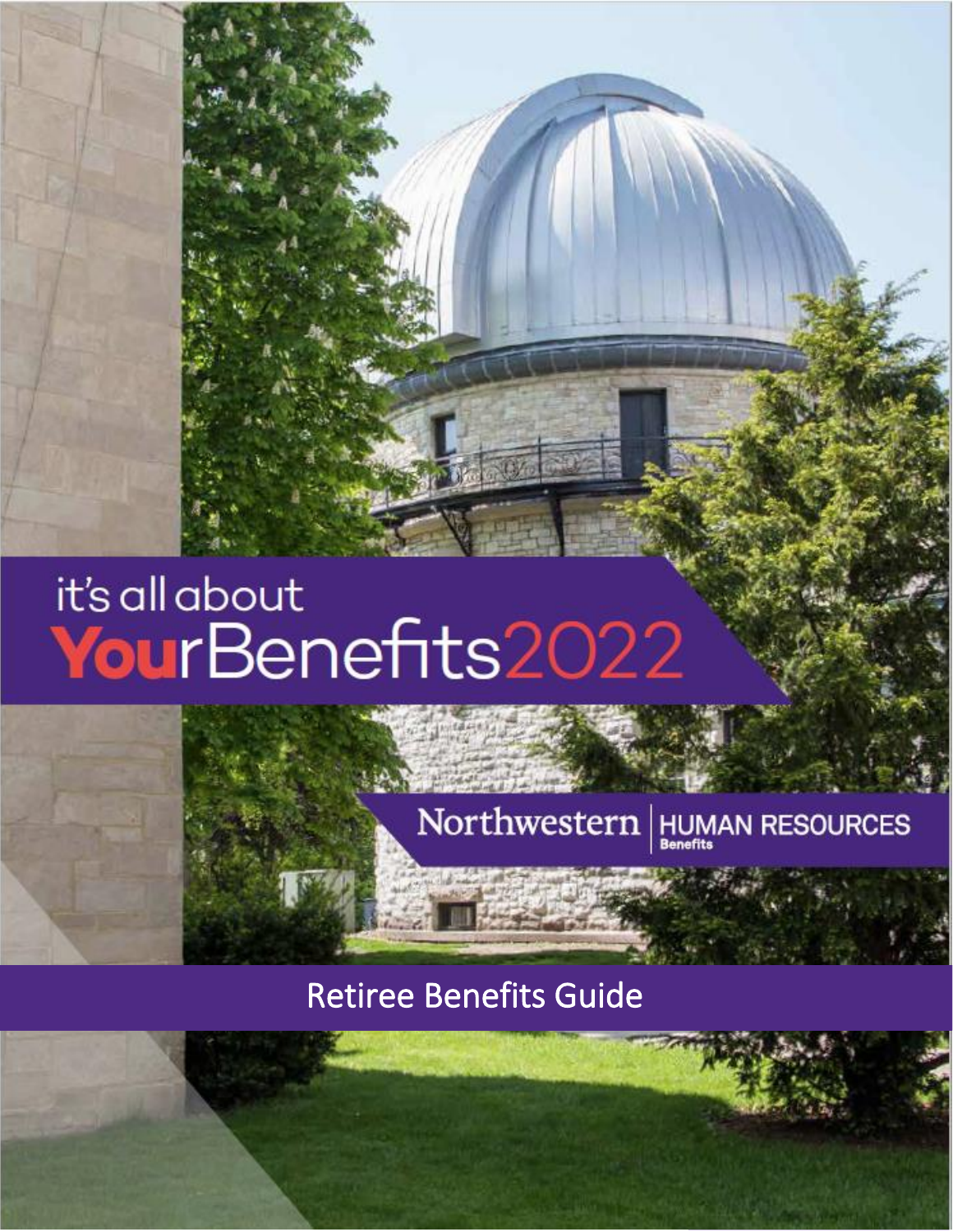**Northwestern is here to support you with your transition to retirement.** 

#### **CONTENTS**

| Benefits That End in Retirement 3            |
|----------------------------------------------|
|                                              |
|                                              |
|                                              |
|                                              |
| Support Navigating the Medicare Marketplace7 |
|                                              |
|                                              |
|                                              |
|                                              |
|                                              |
|                                              |

#### GETTING INFORMATION

General questions can be directed to the Benefits Office via email at [askHR@northwestern.edu](mailto:askHR@northwestern.edu) or at 847-491-4700. Three months before you officially retire, we suggest you make an appointment with a Benefits Counselor to have a one-on-one meeting to discuss the process.

#### PURPOSE STATEMENT

This reference guide is designed to assist prospective retirees in their understanding of how Northwestern supports their transition into retirement. This guide is for reference purposes only. Any information provided in the Faculty Handbook, Staff Handbook, SPD, or plan documents take precedence over any information provided in this guide.

#### DISCLAIMER

The benefits described in this reference guide are offered at the sole discretion of Northwestern University and may modify, amend, or terminate benefits for any individual receiving benefits. No individual has a vested right to any benefit described in this guide.

#### <span id="page-1-0"></span>**ELIGIBILITY**

#### FACULTY AND STAFF

To qualify for the retiree benefits, an individual must meet age and service requirements below as well as be benefits-eligible at the time of retirement from Northwestern:

| <b>Age at Retirement</b> | <b>Years of Continuous Service</b><br><b>Required as of the Date of</b><br><b>Retirement</b> |                  |  |
|--------------------------|----------------------------------------------------------------------------------------------|------------------|--|
|                          | <b>Full Time</b>                                                                             | <b>Part Time</b> |  |
| 55                       | 10                                                                                           | 10               |  |
| 56                       | 10                                                                                           | 10               |  |
| 57                       | 10                                                                                           | 10               |  |
| 58                       | 9                                                                                            | 10               |  |
| 59                       | 8                                                                                            | 10               |  |
| 60                       | 7                                                                                            | 10               |  |
| 61                       | 6                                                                                            | 9                |  |
| 62                       | 5                                                                                            | 8                |  |
| 63                       | 5                                                                                            | 7                |  |
| 64                       | 5                                                                                            | 6                |  |
| 65                       | 2                                                                                            | 2                |  |

#### DEPENDENTS

For the Legacy Plans eligible retirees can continue coverage for their eligible dependents who are covered under your benefits plans at the time of your retirement. For the UHC plans your eligible dependents who are also eligible for Medicare can enroll without currently being on your plan.

A **spouse** must be legally married to and have his or her principal residence with the retired employee. A **Civil Union** partner must also provide evidence of a Civil Union partnership and have his or her principal residence with the retired employee.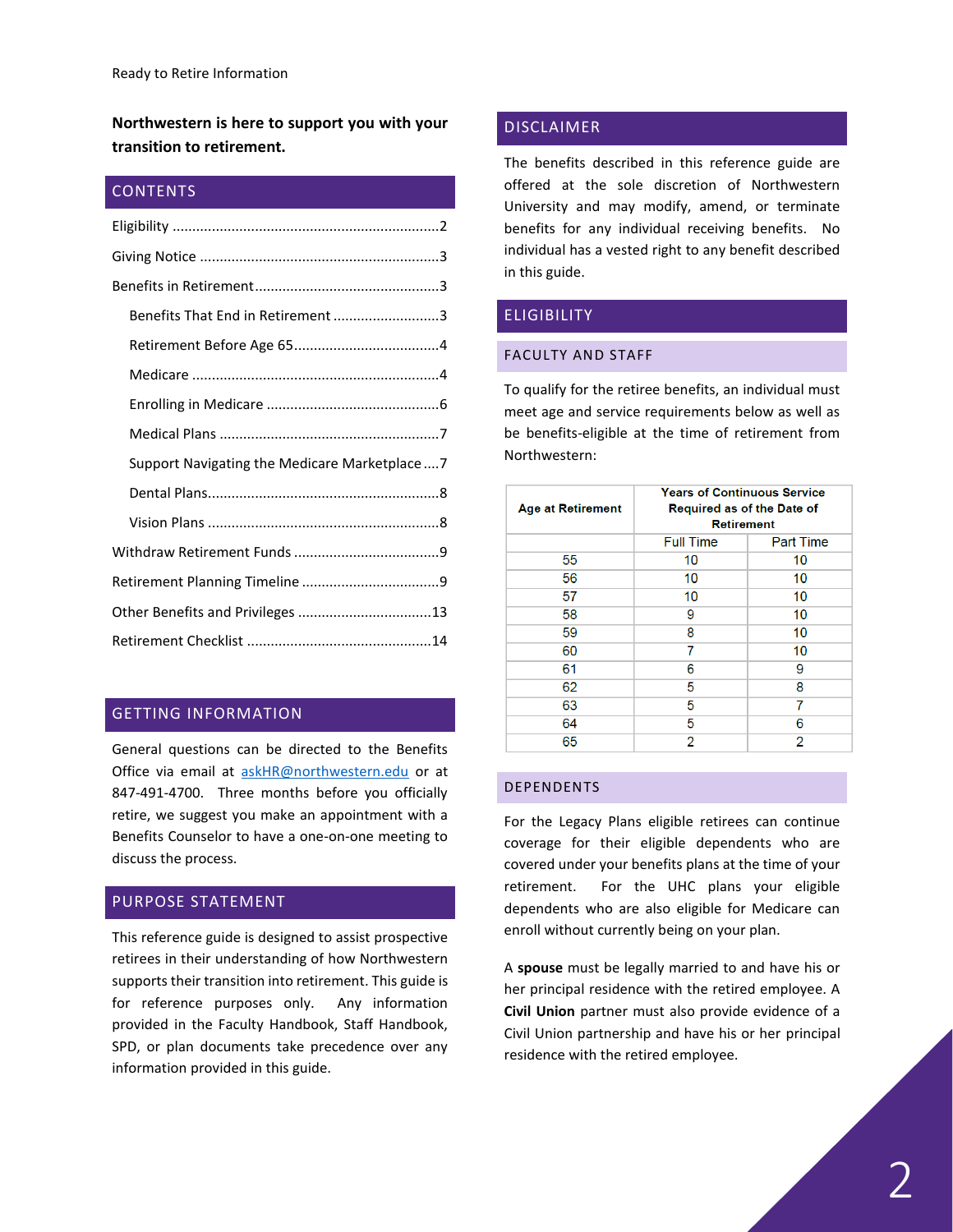Ready to Retire Information

**Dependent children** must be individuals through age 25. Dependent children include natural, step, legally adopted, and any children who are in an individual's custody under an interim court order prior to the finalization of adoption proceedings. Any children who are dependent upon an employee for financial support and maintenance because of mental or physical disability will be covered regardless of age if they were covered by the plan prior to reaching the limiting age. Continued coverage for a dependent with a disability is subject to review and approval from the health plan.

Should a retiree die while participating in a health, dental, and/or vision plan, the surviving spouse, Civil Union partner, and eligible dependent child under age 25 may continue in the plan. Contact the Benefits Office for more information.

#### <span id="page-2-0"></span>GIVING NOTICE

A **faculty member** who wishes to resign is expected to notify the dean of the school no later than May 1 of the academic year prior to the year in which the resignation would take effect or 30 days after receiving notification of the terms of continued appointment for the academic year in which the resignation will occur, whichever is later.

**Non-exempt staff** must provide two weeks of working notice to leave the University in good standing.

**Exempt staff** is expected to provide enough working notice to provide for the transition of responsibilities (generally one month).

#### <span id="page-2-1"></span>BENEFITS IN RETIREMENT

All benefits you have as an active faculty or staff member will end on the last day of the month in which you retire. As a Northwestern University retiree, you may enroll in the following medical, dental, and/or vision plan(s). Review the benefit options below and enroll in the plan(s) that are right for you. Once you have reviewed the plan options

below, please review the retirement process for information on how to enroll.

New retirees have 31 days from their date of retirement to elect retiree benefits. You must be enrolled in University health plans at the time of retirement to be eligible. You will not be given the choice to enroll in coverage in the future.

#### <span id="page-2-2"></span>BENEFITS THAT END IN RETIREMENT

#### BASIC TERM LIFE INSURANCE

At retirement, a retiree may convert the existing amount of coverage to an individual policy by contacting BCBSIL/Dearborn National Life Insurance Company directly. The application for portability form should be submitted to BCBSIL/Dearborn National Life Insurance Company within 31 calendar days after coverage ceases. Retirees can also call BCBSIL/Dearborn National for an application within 31 days of retirement at 1 800-348-4512.

#### SUPPLEMENTAL TERM LIFE INSURANCE

At retirement, a retiree may convert the existing amount of coverage to an individual policy. The coverage amount is a combination of your Basic and Supplemental life coverage amounts up to a maximum of \$1,000,000. The application form should be submitted to BCBSIL/Dearborn National Life Insurance Company within 31 calendar days after coverage ceases. Retirees can also call BCBSIL/Dearborn National for an application within 31 days of retirement at 800-348-4512.

#### SPOUSE TERM LIFE INSURANCE

Portability/conversion of spouse coverage is available at retirement. The application form should be submitted to BCBSIL/Dearborn National Life Insurance Company within 31 calendar days after coverage ceases. Retirees can call BCBSIL/Dearborn National for an application within 31 days of retirement at 1 800-348-4512.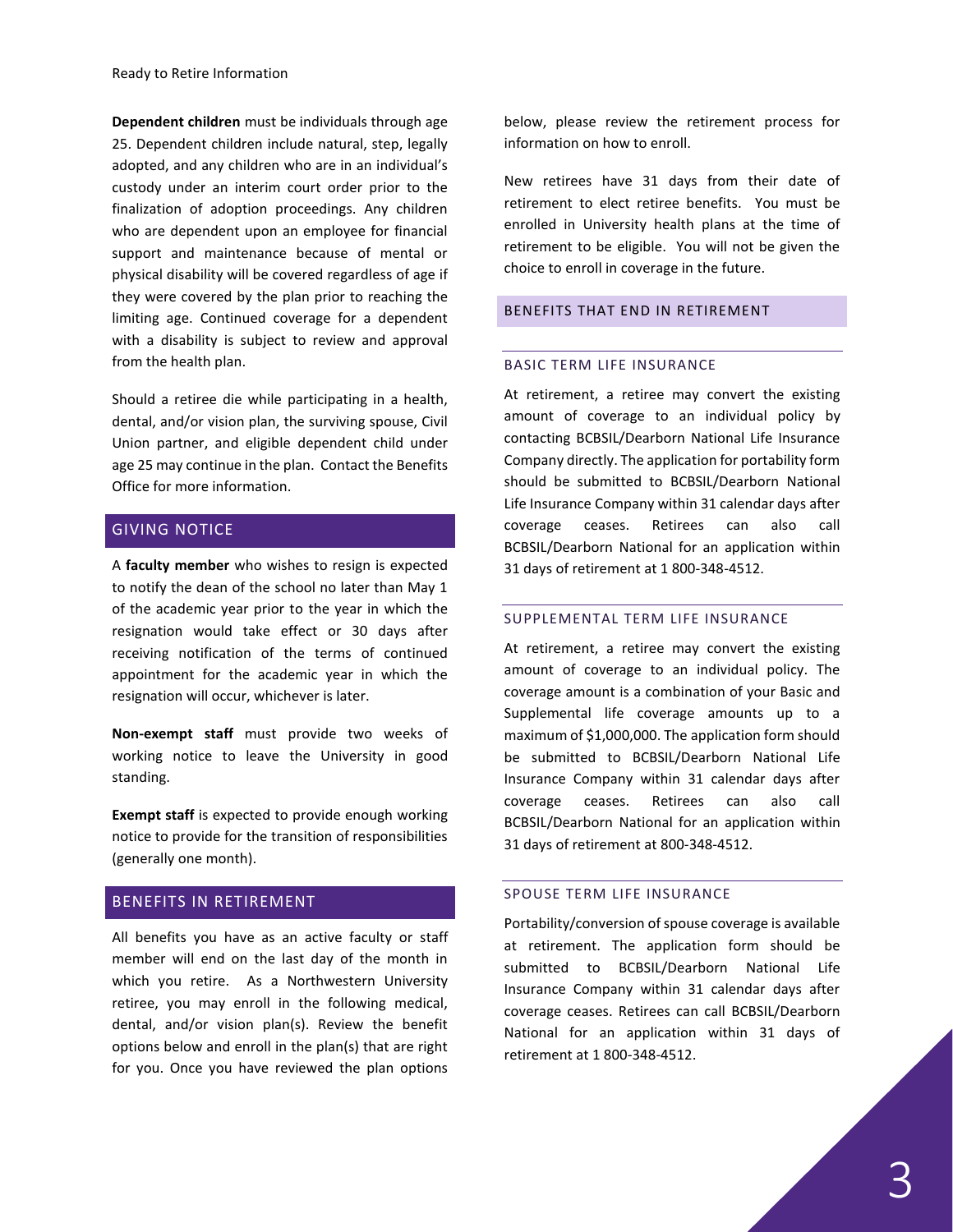#### DEPENDENT CHILD TERM LIFE INSURANCE

Portability/conversion of dependent child coverage is available at retirement and cannot exceed \$25,000. The application form should be submitted to BCBSIL/Dearborn National Life Insurance Company within 31 calendar days after coverage ceases. Retirees can call BCBSIL/Dearborn National for an application within 31 days of retirement at 800-348- 4512.

#### FLEXIBLE SPENDING ACCOUNT PLANS (FSA)

FSA accounts are not available to retired employees. They may receive reimbursement for eligible services which are dated from January through the retirement date only. Claims for expenses during this period are accepted through March 15th of the year following retirement.

#### HEALTH SAVINGS ACCOUNT PLAN

Employees lose eligibility to contribute to a Health Savings Account on a pre-tax basis upon retirement. With enrollment in Medicare, you are no longer eligible to contribute to your HSA. If you reach age 65, you may still contribute to your HSA if you have not enrolled in Medicare. Contact Payflex directly at 1 800-284-4885 for further information. A participant in the Health Savings Account Plan can pay for eligible health care expenses from this account. Distributions from the account remain tax-free if used for qualified medical expenses. If the monies are used for nonqualified expenses, the distribution becomes taxable, but exempt from the 10 percent penalty. At age 65 and older, your funds continue to be available without federal taxes or state tax (for most states) for qualified medical expenses. For instance, you may use your HSA to pay certain insurance premiums, such as Medicare Parts A and B, Medicare HMO, or your share of retiree medical coverage offered by a former employer. Funds cannot be used tax-free to purchase Medigap or Medicare supplemental policies.

#### LONG TERM DISABILITY

Upon your retirement from University employment, your coverage under this plan ends.

#### <span id="page-3-0"></span>RETIREMENT BEFORE AGE 65

Only eligible retirees and their spouses who have obtained age 65 can enroll in the Universitysponsored, custom Medicare Advantage plan. If a retiree and/or an eligible spouse have not reached age 65, enrollment may be split between legacy plans, which allow pre-65 enrollment, and the Medicare Advantage plan. The legacy plans are modified versions of the active employee plans that "carveout" services covered by Medicare for those 65 years of age and older. Whereas the Medicare Advantage plan bundles Medicare Parts A & B, prescription drug coverage, and more into one plan.

Once reaching age 65 you will be given an initial enrollment period which will allow you to enroll in the Medicare Advantage plan and drop the legacy plans.

#### OPEN ENROLLMENT

For legacy plans, you may only use the Open Enrollment period to switch between BCBSIL health plans and BCBSIL and Guardian dental plans. You may not use Open Enrollment to pick up coverage or add dependents.

For the Medicare Advantage plan, you may enroll every year during the Medicare Open Enrollment Period, which typically starts mid-October through early December, but check with Medicare for exact dates.

#### <span id="page-3-1"></span>MEDICARE

Medicare is the federal health insurance program for people who are 65 and older and certain younger people with disabilities. Anyone enrolled in a Northwestern group plan must also be enrolled in Medicare Parts A and B.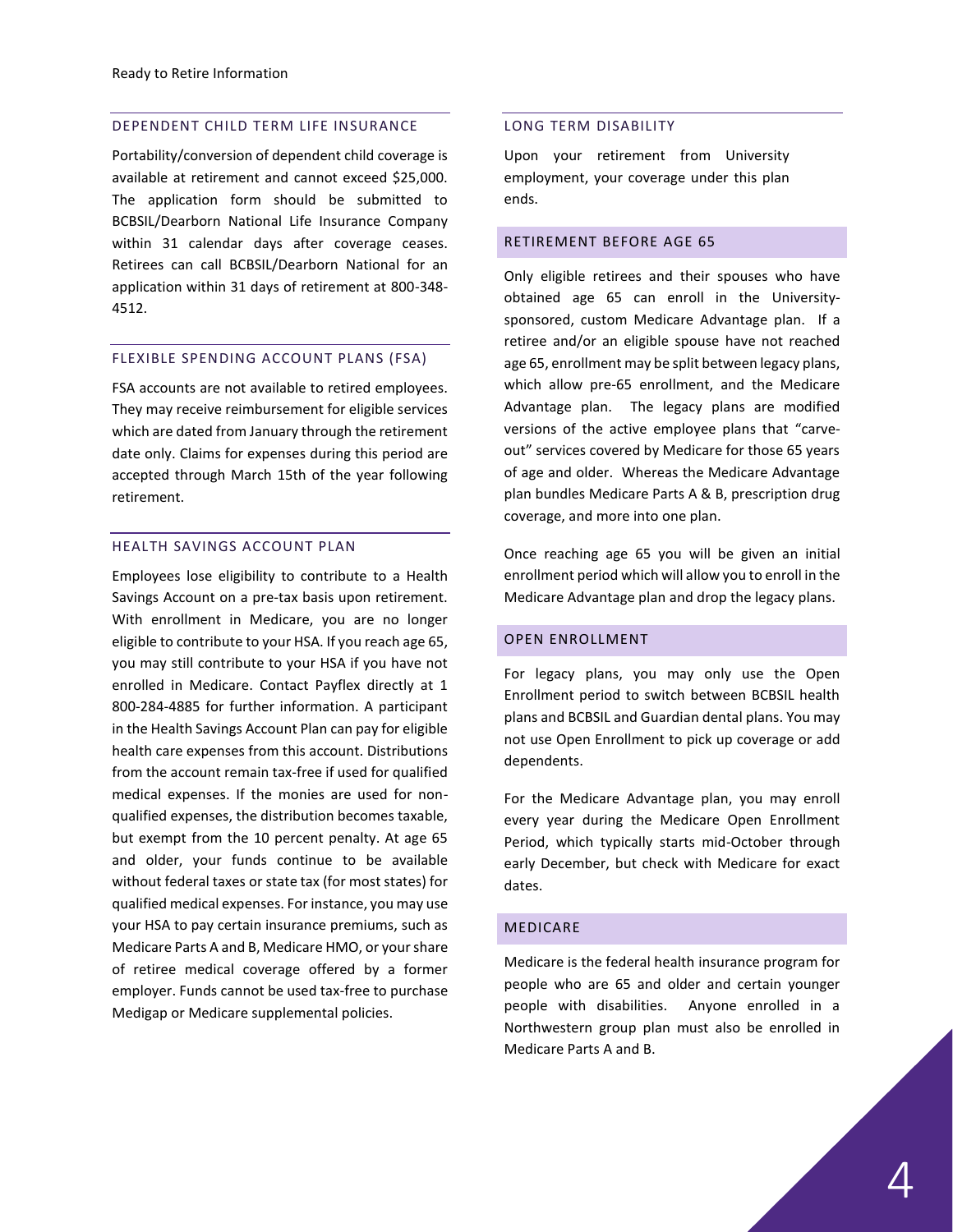#### BRIEF OVERVIEW OF MEDICARE

#### PART A

Provides insurance for inpatient hospital, hospice, skilled nursing home care and blood work. Most individuals do not pay a premium because they paid for it through their payroll taxes while working. You must contact the Social Security Administration (SSA) to enroll in Medicare Part A three months before you reach age 65. When you stop working and your active employee health coverage ends, Medicare becomes the primary payer (if you're 65 and older) and the University's retiree plan under BCBS PPO or HMO IL becomes the secondary payer. Medicare also becomes the primary payer if a UnitedHealthcare Medicare Advantage plan is chosen.

#### PART B

Provides insurance for physician and outpatient care. There is a premium for Part B based on income. Enrollment in Medicare Part B is not necessary if you are enrolled in the University's active employee health coverage. For most employees, Part B coverage may begin after retiring from Northwestern. Information on when you can enroll may be found in the Enrolling in Medicare grid below.

If you are retired from Northwestern University before age 65, you must contact the Social Security Administration (SSA) to enroll in Medicare Part B three months before you reach age 65. There is a 10% penalty increase in premium assessed each year after turning age 65 for those who did not enroll in Medicare part B within the specified initial enrollment period. At age 65, Medicare becomes the primary payer and coordinates with the BCBS PPO and HMO IL plans; these plans become the secondary payer. With Medicare Advantage plan, UnitedHealthcare is the sole payer, and there is no need to coordinate with Medicare.

#### PART C

Medicare Part C is also known as "Medicare Advantage." Medicare Advantage plans are a part of Medicare that combines all the benefits of Medicare

Part A (hospital coverage), Medicare Part B (doctor and outpatient care) and Medicare Part D (prescription drugs) into one convenient plan. Northwestern University offers a customized UnitedHealthcare Group Medicare Advantage plan with benefits additional benefits, programs and features bundled with the plan.

#### PART D

Provides insurance coverage for outpatient prescription drugs. Most retirees pay a premium for this coverage. Northwestern University's prescription drug coverage for retirees is "creditable" which means that such coverage is as good as or better than Medicare Part D benefits. It is recommended that retirees do not enroll in Medicare Part D if they are continuing health insurance coverage as a retiree through Northwestern University's UnitedHealthcare Medicare Advantage PPO or Legacy Retiree PPO or HMO plans.

#### WHO TO CONTACT WITH MEDICARE QUESTIONS

#### **Want to:**

- Enroll in Medicare Part A and B
- Check your Medicare eligibility
- Make changes to your personal information
- Request Medicare card

#### **Contact:**

Social Social Security 1-800-325-0778 socialsecurity.gov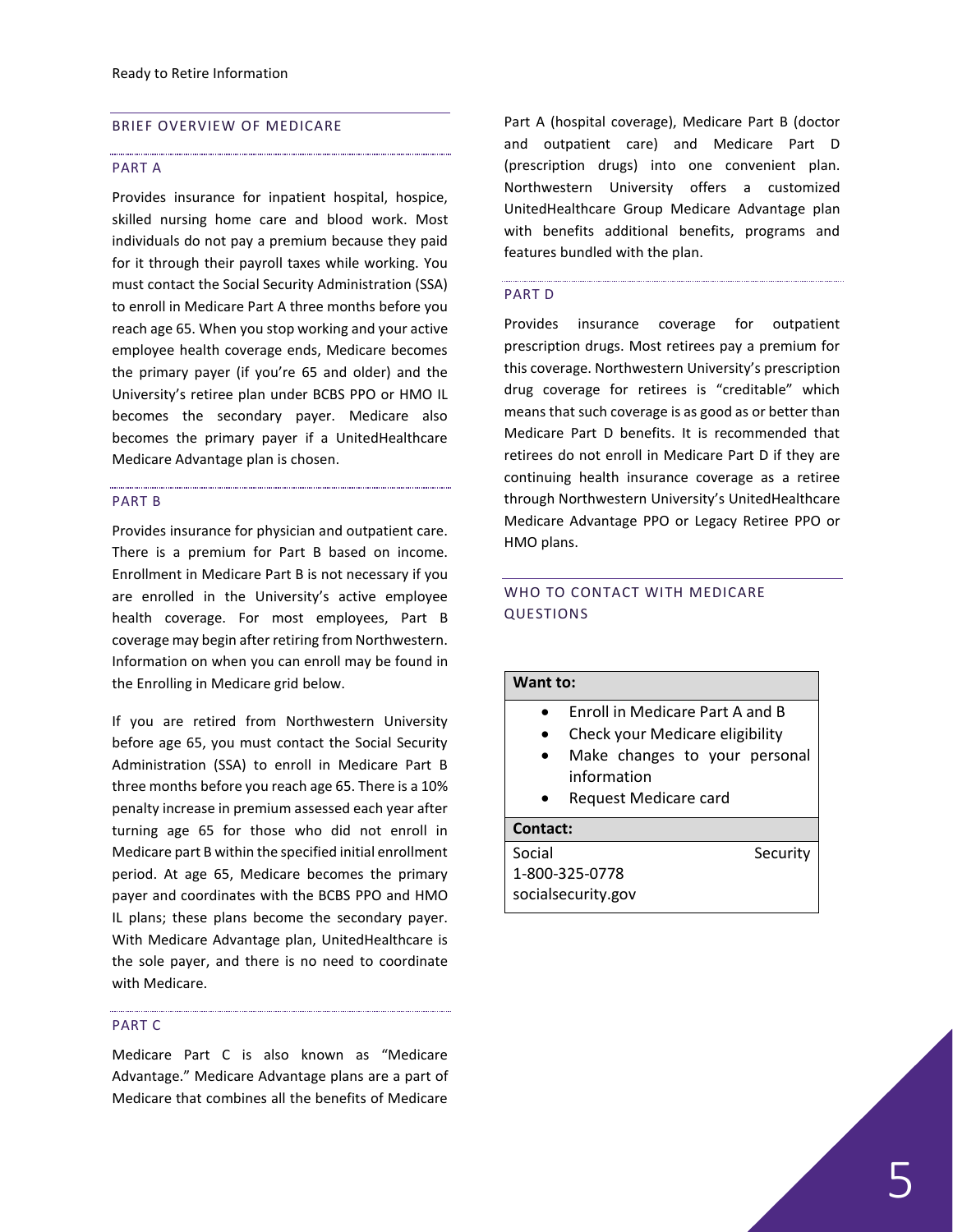#### <span id="page-5-0"></span>ENROLLING IN MEDICARE

Medicare offers *three enrollment periods*: Initial Enrollment Period (IEP), Special Enrollment Period (SEP), and General Enrollment Period (GEP).

| <b>Enrollment Period</b>                  | <b>Enrollment Timeline</b>                                                                                                                                                                                                                                                                                                                                                                                       | <b>When to Enroll</b>                                                                                                                                                                                                                                              |
|-------------------------------------------|------------------------------------------------------------------------------------------------------------------------------------------------------------------------------------------------------------------------------------------------------------------------------------------------------------------------------------------------------------------------------------------------------------------|--------------------------------------------------------------------------------------------------------------------------------------------------------------------------------------------------------------------------------------------------------------------|
| <b>Initial Enrollment</b><br>Period (IEP) | Enrollment window starts three months<br>before you turn 65 and ends three months<br>after you turn 65. Coverage is effective:<br>If you enroll in the 3 months before<br>you turn 65, coverage starts the first<br>day of the month in which you turn<br>65.<br>If you enroll in the month you turn<br>65 through the end of your initial<br>enrollment period, the coverage<br>effective date will be delayed. | You and your spouse would use this<br>period to enroll if:<br>You are retiring during your initial<br>enrollment period<br>You are already retired and need<br>$\bullet$<br>to enroll in Medicare                                                                  |
| <b>Special Enrollment</b><br>Period (SEP) | You have 8 months to enroll in<br>Medicare from the date<br>Northwestern's health plan ends.                                                                                                                                                                                                                                                                                                                     | You must enroll within 30 days of<br>$\bullet$<br>your retirement for coverage to<br>be effective the first of the<br>month following your retirement<br>date.<br>If you enroll outside of this 30<br>day window, your coverage<br>effective date will be delayed. |
| <b>General Enrollment</b><br>Period (GEP) | Runs from January 1 through March<br>31 each year<br>Coverage is effective July 1<br>You will be assessed a 10% late<br>enrollment penalty                                                                                                                                                                                                                                                                       | You and your spouse would use this<br>period to enroll if:<br>If you and your spouse missed<br>the initial enrollment and special<br>enrollment periods.                                                                                                           |

To enroll in Medicare during your initial, special, or general enrollment periods, contact:

**Social Security 1-800-325-0778 socialsecurity.gov**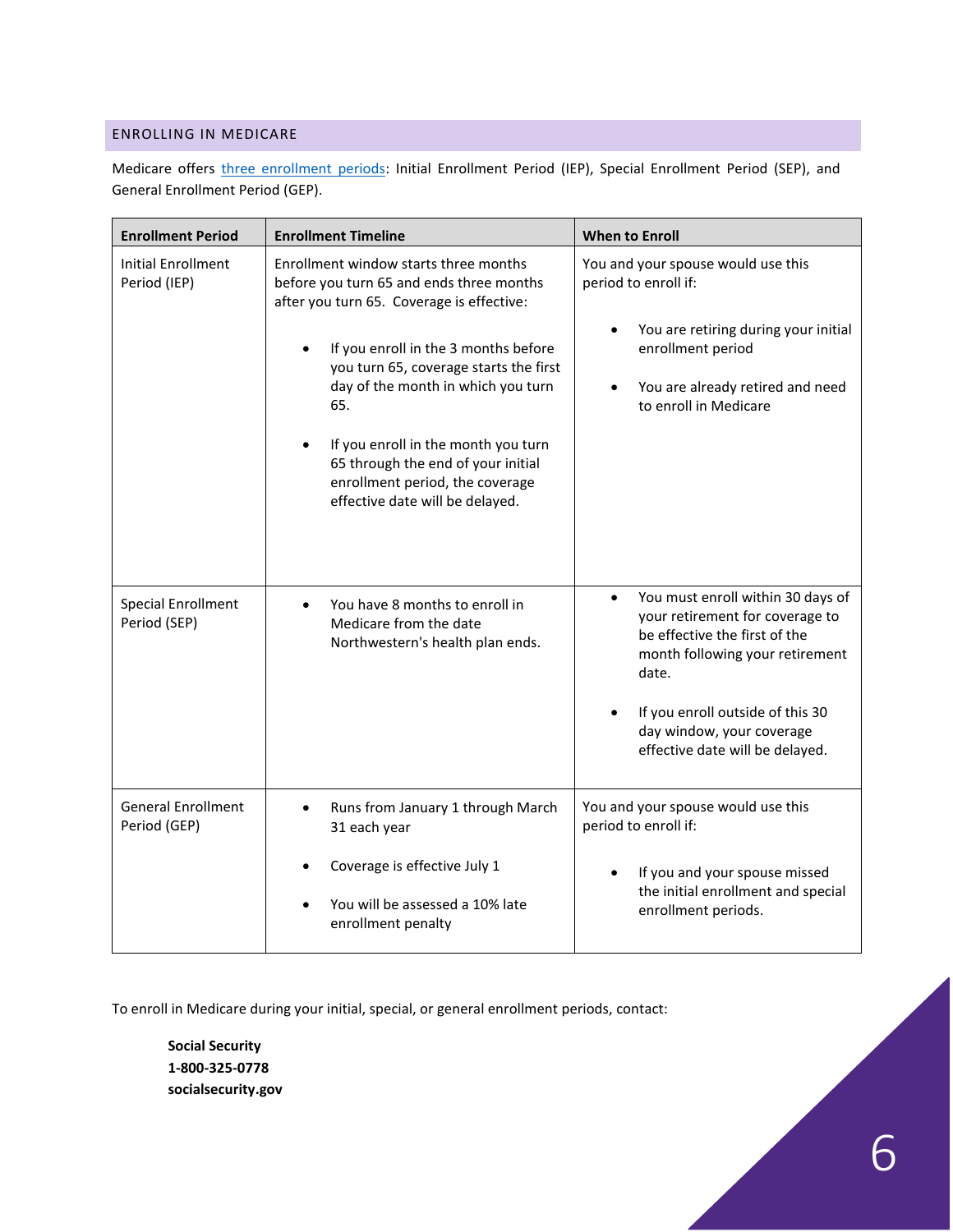#### <span id="page-6-0"></span>MEDICAL PLANS

As an eligible retiree, you may select from group plans offered by Northwestern or shop the Medicare marketplace with free, personalized assistance from a licensed benefit advisor through Via Benefits [\(https://my.viabenefits.com/\)](https://my.viabenefits.com/).

#### GROUP PLANS

These plans are group plans, are managed by Northwestern and are only available to Northwestern retirees. All plans require enrollment in Medicare Parts A & B.

#### MEDICARE ADVANTAGE

The University offers a group Medicare Advantage (MA) plan, also known as "Part C." This exclusive MA plan works in concert with Medicare to provide a retiring faculty or staff member:

- A national plan available regardless of where you reside in the U.S., D.C. and 5 U.S. territories
- Coverage for doctors, specialists and hospitals in or out of network for the same cost share as long as the provider participates in Medicare
- Prescription drug coverage
- No referral needed to see a specialist
- Comprehensive dental and vision coverage
- Medical coverage when traveling internationally
- Additional benefits not covered by Medicare
- One customer service number all with one insurance card

This plan is administered by UnitedHealthcare. Contact United Healthcare at 1-844-481-8822 to find out more about this new plan or to enroll.

#### LEGACY MEDICAL PLANS

The legacy plans are modified versions of the active employee. The Medicare Advantage plan bundles Medicare Parts A & B, prescription drug coverage, and

more into one plan. Under all plans, one needs to enroll in Medicare Parts A & B.

#### LEGACY RETIREE PPO

This is not a Medicare Supplement or MediGap plan; it is a Medicare "Carve-Out" Plan. The plan is secondary to Medicare which reduces the benefits available under the insurance contract by the amount payable by Medicare. The plan has coverage for hospital and physician services and has prescription drug coverage through Express Scripts. It provides benefits for care provided by any licensed providers who contract with Medicare. Once obtaining eligibility for Medicare, the Northwestern Medicine and Out-of-Network tiers do not apply. This plan is administered by BCBSIL.

#### LEGACY RETIREE HMO

HMO Illinois offers coverage to retirees both under and over age 65 from a network of providers. It does NOT include NMG physicians. HMO Illinois network coverage is limited to Illinois. The prescription drug services are administered by Express Scripts. This plan is administered by BCBSIL.

#### <span id="page-6-1"></span>SUPPORT NAVIGATING THE MEDICARE MARKETPLACE

Northwestern University now provides personalized navigation support to Medicare-eligible retirees who wish to enroll in a health care plan on the individual Medicare market. This support is provided through Via Benefits. With the assistance and expertise of a licensed benefit advisor, retirees will be able to select coverage that fits their medical needs, budget, and lifestyle. This navigation support is being offered at no cost to retirees.

Via Benefits will only assist with shopping for plans outside of Northwestern's offerings. They cannot compare Northwestern's Medicare Advantage Plans or Legacy Retiree plans to their offerings. Additionally, Via Benefits does not have access to your current benefit enrollment information or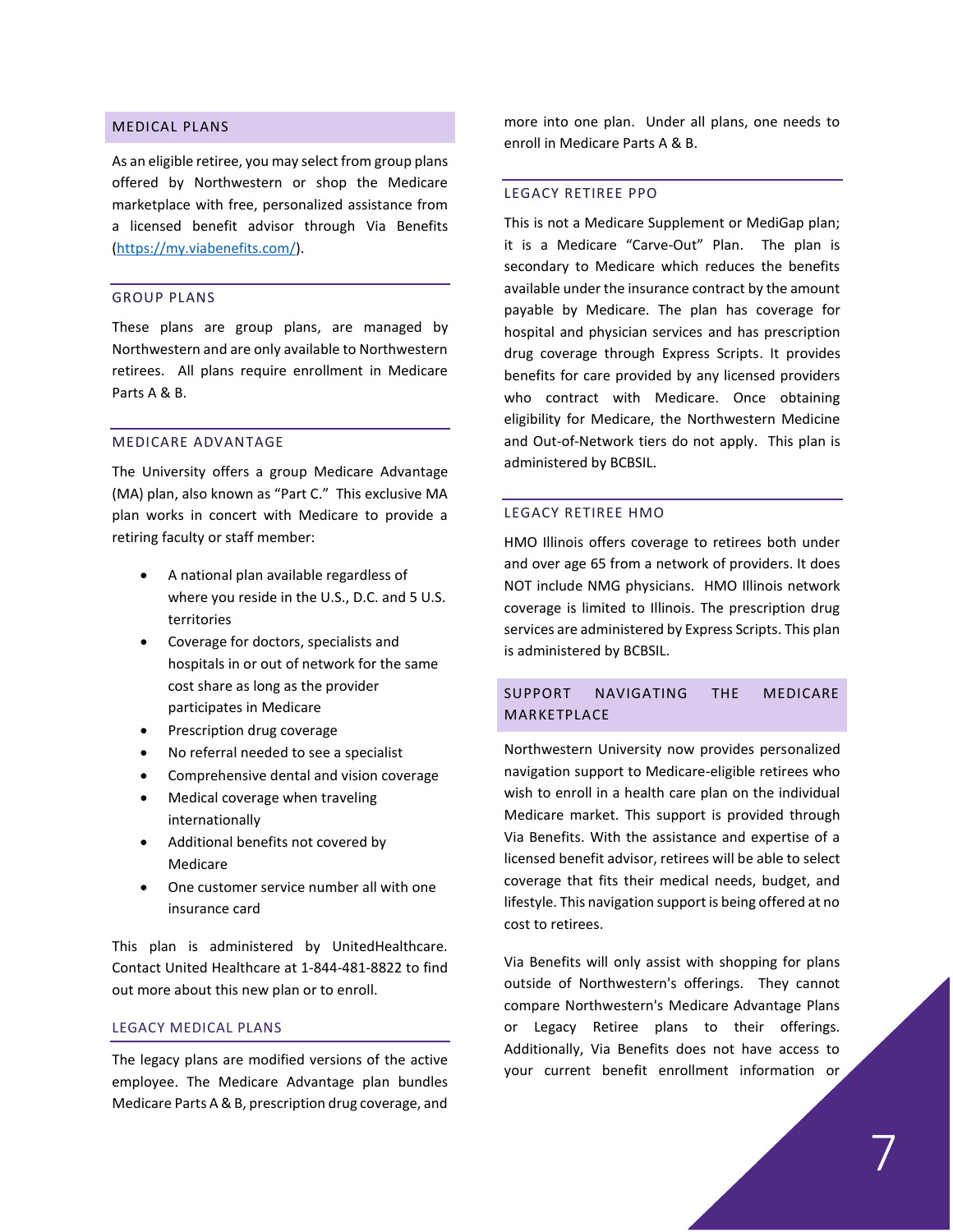benefit usage. You will need to share any pertinent information with them directly.

Those approaching retirement or retirees approaching age 65, can go online at [www.viabenefits.education.](http://www.viabenefits.education/) This website contains educational materials on Medicare and information on different medical and drug plan options. When retirees are ready, they can call **833-995-1383** to speak with a Via Benefit advisor who will be available to answer their questions and offer objective guidance. The advisor will work with retirees, one-on-one, to review the plans available in their geographic area and help them choose and enroll in a plan that fits their individual needs.

#### <span id="page-7-0"></span>DENTAL PLANS

#### MEDICARE ADVANTAGE

The new, competitive dental coverage offered as part of the Medicare Advantage Plan includes coverage at 100 percent for preventive and diagnostic dental services, 80 percent for basic dental services, and 50 percent for major dental services, with a benefit limit of \$1,000 per calendar year. This benefit is included in the premium for the Medicare Advantage Plan. This plan is administered by UnitedHealthcare.

#### LEGACY DENTAL PLANS

The legacy plans are a continuation of the active employee plans. Whereas the Medicare Advantage plan bundles Medicare Parts A & B, prescription drug coverage, and more (including dental) into one plan.

#### LEGACY RETIREE PPO PLAN

This dental plan provides freedom of choice of dental providers. Routine coverage (cleanings and exams) is provided at 100% of maximum allowance with an innetwork provider. Additional procedures are covered at 80% or 50% after an annual \$50 calendar year deductible per person per calendar year and has a benefit limit of \$3,000 per calendar year. Members may receive care from any licensed dentist, but benefits are higher if the care is provided by a BCBS of IL network dentist. This plan is administered by **BCBSIL** 

#### LEGACY RETIREE DENTAL HMO

Members must select dental care from a network of local licensed dentists. The dental maintenance organization (DHMO) provides routine coverage at 100%. Primary and major services are covered at 80% and 50% respectively. There is no deductible; copayments are based on the service received. It is not available to retirees who move outside of the Chicago metropolitan area. This plan is administered by Guardian.

#### <span id="page-7-1"></span>VISION PLANS

#### MEDICARE ADVANTAGE

Through the Medicare Advantage plan's vision coverage, participants will now receive a \$200 annual allowance for purchasing eyewear, which covers both eyeglasses and contacts. This is in addition to the previously covered yearly eye exam at a \$0 copay. The benefit is included in the premium for the Medicare Advantage Plan. This plan is administered by UnitedHealthcare.

#### LEGACY RETIREE PPO

The legacy plan is a continuation of the active employee plan. Whereas the Medicare Advantage plan bundles Medicare Parts A & B, prescription drug coverage, and more (including vision) into one plan.

The plan provides coverage for an eye exam every 12 months, lenses for glasses and contacts every 12 months, and frames every 12 months. There is a \$10 co-payment for the eye exam and \$10 for all materials including an assortment of frames. This plan is administered by EyeMed.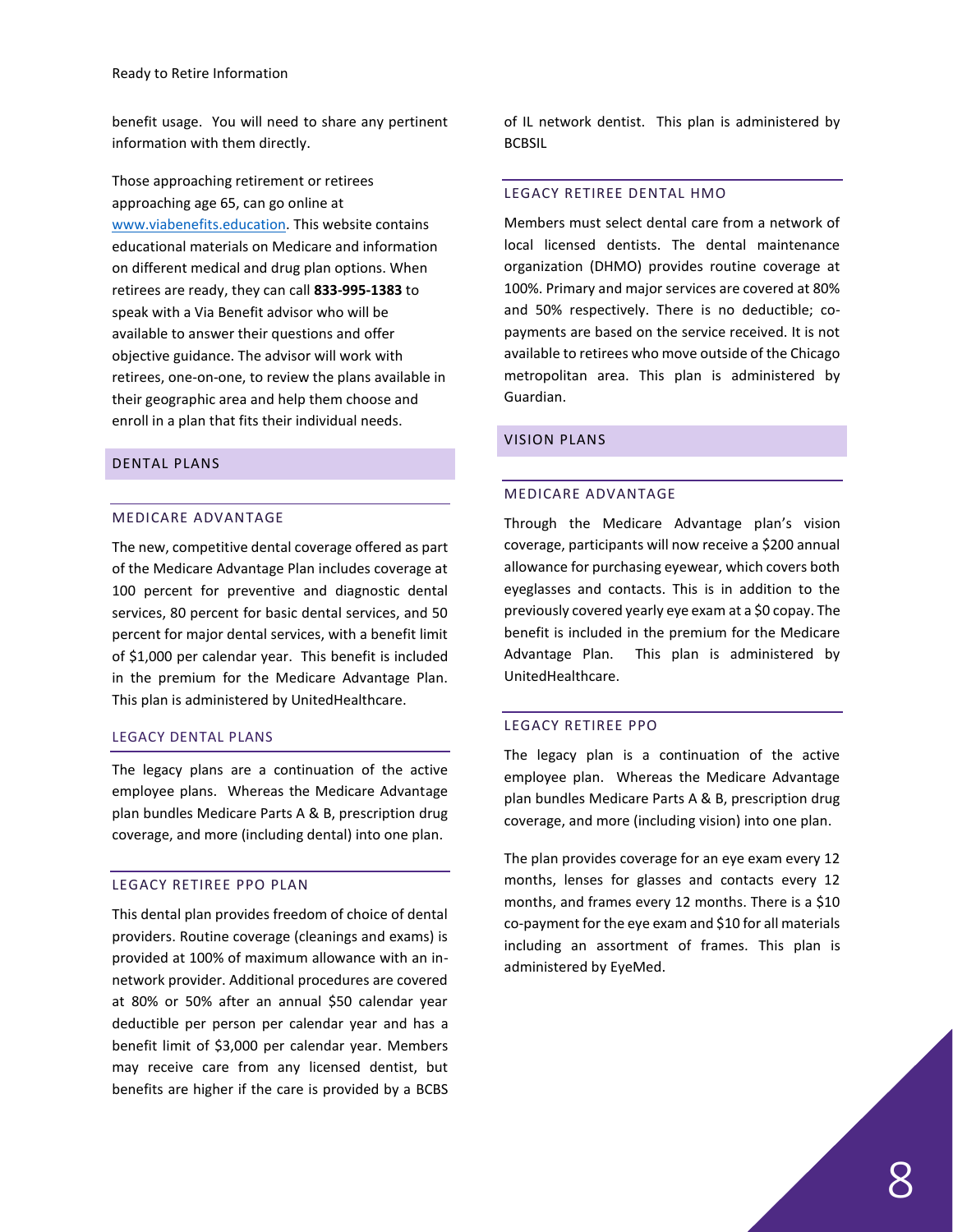#### <span id="page-8-0"></span>WITHDRAW RETIREMENT FUNDS

Northwestern's retirement accounts are administered by Fidelity and TIAA. While as a participant in the University's retirement plan you had the opportunity to contribute to one or both of these administrators. Contact the applicable administrators before settling on a withdrawal strategy to evaluate your investment portfolio to ensure it is still in line with your long-term goals. This is done by contacting the administrators using the following information:

- [TIAA:](https://www.tiaa.org/public/index.html) (800) 842-2005; [https://www.tiaa.org](https://www.tiaa.org/)
- [Fidelity Investments:](https://nb.fidelity.com/public/nb/atwork/home) (800) 248-4213; Or yourself via [myHR](https://myhr.northwestern.edu/) (See this [user guide](https://www.northwestern.edu/hr/documents/benefits/navigating_savings_plans_ma) on how to navigate the system)

[Schedule a meeting with a](https://www.northwestern.edu/hr/benefits/retirement/plan/meet-with-a-representative.html) Fidelity or TIAA [representative.](https://www.northwestern.edu/hr/benefits/retirement/plan/meet-with-a-representative.html)

### <span id="page-8-1"></span>RETIREMENT PLANNING TIMELINE

THREE MONTHS BEFORE RETIREMENT

#### CONTACT SOCIAL SECURITY

Visit the nearest Social Security office, call 1 800-772- 1213 to schedule an appointment, or go to the Social Security office website:

[https://www.ssa.gov/onlineservices/.](https://www.ssa.gov/onlineservices/) If an individual is late in filing an application, he or she may not be paid all of the benefits to which he or she could be entitled.

Data to collect before your visit:

- Have your Social Security card available, if you have one, as well as proof of age (birth certificate or baptismal certificate) and a recent W-2 wage statement. Benefits are derived in part from an employee's Social Security earnings record.
- Obtain information on your Social Security earnings history and estimated benefits by forwarding a "Request for Earnings and

Benefit Estimate" to Social Security. This form is available from any Social Security office, or by calling 1 800-772-1213, or online at

[http://www.ssa.gov/mystatement/.](http://www.ssa.gov/mystatement/) Check for errors in your earnings history.

Medicare Part B waiver, also known as Request for Employment Information, for those retiring post 65.

Retirement benefits may start as early as age 62. If an individual continues to work past age 65, he or she may receive Social Security benefits without reduction for earned income. There is a retirement age calculator at:

#### <http://www.ssa.gov/planners/index.htm>

List of local offices:

<https://www.ssa.gov/chicago/illinois.html>

#### RESEARCH HEALTH INSURANCE OPTIONS

Northwestern offers health, dental and/or vision benefit programs:

[https://www.northwestern.edu/hr/benefits/retirem](https://www.northwestern.edu/hr/benefits/retirement/prepare/benefits/index.html) [ent/prepare/benefits/index.html.](https://www.northwestern.edu/hr/benefits/retirement/prepare/benefits/index.html)

Compare with quotes from other vendors by contacting Via Benefits to shop the Medicare marketplace.

#### TWO MONTHS BEFORE RETIREMENT

Finalize paperwork for coverage for the selected medical insurance option.

#### ONE MONTH BEFORE RETIREMENT

Finalize paperwork for dental and/or vision coverage.

Turn in form to keep Wildcard.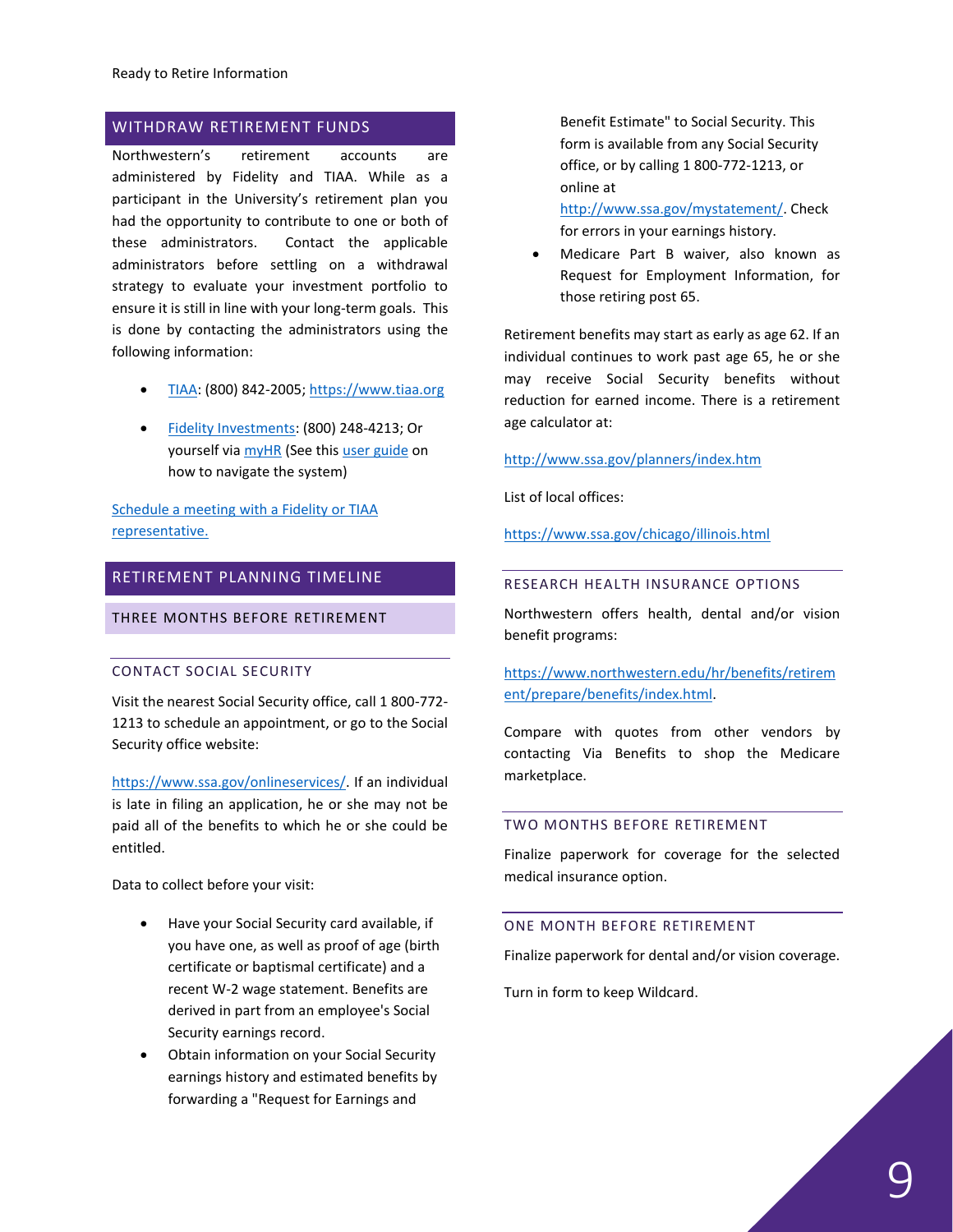#### PLAN COMPARISONS

| <b>Group Plan</b>          | <b>Carrier</b>    | <b>Eligibility</b>                                                                                                 | <b>Enrollment Windows</b>                                      |
|----------------------------|-------------------|--------------------------------------------------------------------------------------------------------------------|----------------------------------------------------------------|
| <b>Medical</b>             |                   |                                                                                                                    |                                                                |
| Medicare Advantage<br>Plan | UnitedHealthCare* | • Age 65+                                                                                                          | • 31-days after retirement<br>• Every Medicare Open Enrollment |
| Legacy Retiree PPO         | <b>BCBS of IL</b> | • Retiree and dependents enrolled in NU PPO health at time of<br>retirement<br>• Meet age and service requirements | • 31-days after retirement only                                |
| Legacy Retiree HMO         | <b>BCBS of IL</b> | • Retiree and dependents enrolled in NU PPO health at time of<br>retirement<br>• Meet age and service requirements | • 31-days after retirement only                                |
| <b>Dental</b>              |                   |                                                                                                                    |                                                                |
| Medicare Advantage<br>Plan | UnitedHealthCare* | • Age 65+                                                                                                          | • 31-days after retirement<br>• Every Medicare Open Enrollment |
| Legacy Retiree PPO         | <b>BCBS of IL</b> | • Retiree and dependents enrolled in NU PPO health at time of<br>retirement<br>• Meet age and service requirements | • 31-days after retirement only                                |
| Legacy Retiree HMO         | Guardian          | • Retiree and dependents enrolled in NU PPO health at time of<br>retirement<br>• Meet age and service requirements | • 31-days after retirement only                                |
| <b>Vision</b>              |                   |                                                                                                                    |                                                                |
| Medicare Advantage<br>Plan | UnitedHealthCare* | • Age 65+                                                                                                          | • 31-days after retirement<br>• Every Medicare Open Enrollment |
| Legacy Retiree PPO         | EyeMed            | • Retiree and dependents enrolled in NU PPO health at time of<br>retirement<br>• Meet age and service requirements | • 31-days after retirement only                                |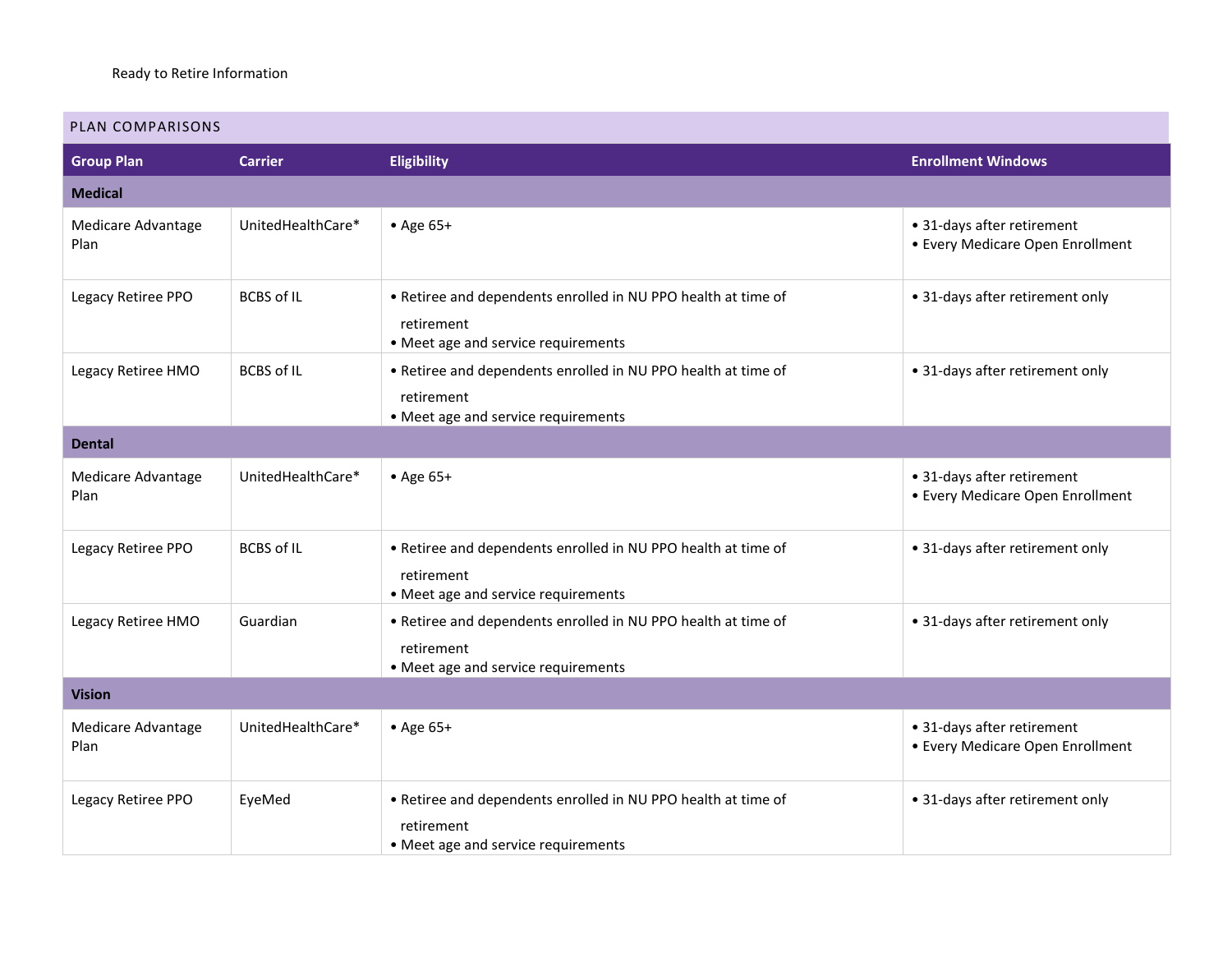| <b>Health</b>                 |                                                                                                                                                                                                          |                                                                        |                                                                                                                                                                                                                                                                                                                                                                                                          |                                                                                                               |                                                                                                                                                                                                          |                                |                                                                     |                                                                                     |                              |
|-------------------------------|----------------------------------------------------------------------------------------------------------------------------------------------------------------------------------------------------------|------------------------------------------------------------------------|----------------------------------------------------------------------------------------------------------------------------------------------------------------------------------------------------------------------------------------------------------------------------------------------------------------------------------------------------------------------------------------------------------|---------------------------------------------------------------------------------------------------------------|----------------------------------------------------------------------------------------------------------------------------------------------------------------------------------------------------------|--------------------------------|---------------------------------------------------------------------|-------------------------------------------------------------------------------------|------------------------------|
|                               | <b>Retiree PPO (BCBSIL)</b>                                                                                                                                                                              |                                                                        | <b>Group Medicare Advantage PPO (UnitedHealthcare)</b>                                                                                                                                                                                                                                                                                                                                                   |                                                                                                               | <b>Retiree HMO Illinois (BCBSIL)</b>                                                                                                                                                                     |                                |                                                                     |                                                                                     |                              |
| <b>Common Medical Event</b>   | <b>In-Network</b>                                                                                                                                                                                        | <b>Out-of-Network</b>                                                  | Northwestern Medicine                                                                                                                                                                                                                                                                                                                                                                                    | <b>In-Network</b>                                                                                             | <b>Out-of-Network</b>                                                                                                                                                                                    | <b>Northwestern Medicine</b>   | <b>In-Network</b>                                                   | <b>Out-of-Network</b>                                                               | <b>Northwestern Medicine</b> |
| <b>Deductible</b>             | \$400 individual/<br>\$1,200 family                                                                                                                                                                      | \$800 individual/<br>\$2,400 family                                    | \$250 individual/<br>\$750 family                                                                                                                                                                                                                                                                                                                                                                        |                                                                                                               | Not Applicable                                                                                                                                                                                           |                                | Not Applicable                                                      |                                                                                     |                              |
| Coinsurance <sup>1</sup>      | 10%                                                                                                                                                                                                      | 30%                                                                    | 5%                                                                                                                                                                                                                                                                                                                                                                                                       |                                                                                                               | Varies by Service                                                                                                                                                                                        |                                | Not Applicable                                                      |                                                                                     |                              |
| Out-of-Pocket (OOP) Maximum   | \$2,400 individual/<br>\$6,600 family                                                                                                                                                                    | \$4,800 individual/<br>\$12,800 family                                 | \$1,200 individual/<br>\$3,200 family                                                                                                                                                                                                                                                                                                                                                                    |                                                                                                               | \$2,200 per member                                                                                                                                                                                       |                                | \$1,500 individual/<br>\$3,000 family                               | Not Applicable                                                                      |                              |
| <b>Wellness Checkup</b>       | Covered 100% according<br>to age/sex guidelines                                                                                                                                                          | Deductible + 30%<br>coinsurance                                        | Covered 100% according<br>to age/sex guidelines                                                                                                                                                                                                                                                                                                                                                          |                                                                                                               | Preventative Services, including Wellness Checkup:<br>Covered 100% according to age/sex guidelines                                                                                                       |                                | Covered 100% according<br>to age/sex guidelines                     |                                                                                     |                              |
| Office Visit                  | \$25 physician/<br>\$35 specialist                                                                                                                                                                       | Deductible + 30%<br>coinsurance                                        | \$10 physician/<br>\$20 specialist                                                                                                                                                                                                                                                                                                                                                                       |                                                                                                               | \$25 physician/\$35 Specialist/\$0 Virtual & Telehealth                                                                                                                                                  |                                | \$25 physician/<br>\$35 specialist                                  |                                                                                     |                              |
| <b>Emergency Room Costs</b>   | \$150 copay + 10%<br>coinsurance                                                                                                                                                                         | \$150 copay + 10%<br>coinsurance                                       | \$150 copay (waived if<br>admitted) + 10%<br>coinsurance                                                                                                                                                                                                                                                                                                                                                 | ER: \$65 copay; Inpatient: \$225 copay days 1-8<br>\$0 copay per day after that OR outpatient 10% coinsurance |                                                                                                                                                                                                          | \$150 (waived if admitted)     |                                                                     | Not Applicable                                                                      |                              |
| <b>International Coverage</b> |                                                                                                                                                                                                          | Coverage Parity Available (Contact BCBSIL for<br>Coverage Information) | Not Applicable                                                                                                                                                                                                                                                                                                                                                                                           | Emergency and urgent care with an additional \$200,000 lifetime maximum for<br>medically necessary services   |                                                                                                                                                                                                          | <b>Emergency Only</b>          |                                                                     |                                                                                     |                              |
| Prescription OOP Maximum      | \$1,500 Individual/<br>\$5,450 Family                                                                                                                                                                    |                                                                        | Not Applicable                                                                                                                                                                                                                                                                                                                                                                                           |                                                                                                               | None                                                                                                                                                                                                     |                                | \$1,500 Individual/<br>\$10,200 Family                              | Not Applicable                                                                      |                              |
| <b>Prescription Copay</b>     | Generic: \$10 Retail: \$20 for 90-day Supply<br>Preferred: \$30 Retail; \$60 for 90-day Supply<br>Non-preferred: \$60 Retail; \$120 for 90-day Supply<br>Specialty: \$90 Retail; \$180 for 90-day Supply |                                                                        | Generic: \$15 Retail; \$30 for 90-day Supply<br>Preferred: \$35 Retail; \$70 for 90-day Supply<br>Non-preferred: \$65 Retail; \$130 for 90-day Supply<br>Specialty: \$95 Retail; \$190 for 90-day Supply<br>You continue to pay the copays above until your out-of-pocket costs reach<br>\$6,550: You then pay the greater of \$3.70 for generic drug, \$9.20 for all others,<br>or 5% coinsurance drugs |                                                                                                               | Generic: \$10 Retail: \$20 for 90-day Supply<br>Preferred: \$30 Retail; \$60 for 90-day Supply<br>Non-preferred: \$60 Retail; \$120 for 90-day Supply<br>Specialty: \$90 Retail; \$180 for 90-day Supply |                                |                                                                     |                                                                                     |                              |
| <b>Dental</b>                 |                                                                                                                                                                                                          |                                                                        |                                                                                                                                                                                                                                                                                                                                                                                                          |                                                                                                               |                                                                                                                                                                                                          |                                |                                                                     |                                                                                     |                              |
|                               |                                                                                                                                                                                                          | <b>Retiree PPO (BCBSIL)</b>                                            |                                                                                                                                                                                                                                                                                                                                                                                                          | <b>Group Medicare Advantage PPO (UnitedHealthcare)</b>                                                        |                                                                                                                                                                                                          | <b>Retiree DHMO (Guardian)</b> |                                                                     |                                                                                     |                              |
| <b>Common Dental Event</b>    | <b>In-Network</b>                                                                                                                                                                                        | Out-of-Network <sup>2</sup>                                            | <b>Northwestern Medicine</b>                                                                                                                                                                                                                                                                                                                                                                             | <b>In-Network</b>                                                                                             | Out-of-Network                                                                                                                                                                                           | <b>Northwestern Medicine</b>   | In-Network                                                          | Out-of-Network                                                                      | <b>Northwestern Medicine</b> |
| <b>Deductible</b>             | \$50 individual/<br>\$150 family                                                                                                                                                                         | \$50 individual/<br>\$150 family                                       |                                                                                                                                                                                                                                                                                                                                                                                                          |                                                                                                               | \$0                                                                                                                                                                                                      |                                | \$0                                                                 |                                                                                     |                              |
| Preventative & Diagnostic     | 100%                                                                                                                                                                                                     | 100%                                                                   |                                                                                                                                                                                                                                                                                                                                                                                                          |                                                                                                               | 100%                                                                                                                                                                                                     |                                | 100%                                                                |                                                                                     |                              |
| <b>Minor Dental Services</b>  | 80%                                                                                                                                                                                                      | 80%                                                                    | Not Applicable                                                                                                                                                                                                                                                                                                                                                                                           |                                                                                                               | 80%                                                                                                                                                                                                      | Not Applicable                 |                                                                     | Not Applicable                                                                      |                              |
| <b>Major Dental Services</b>  | 50%                                                                                                                                                                                                      | 50%                                                                    |                                                                                                                                                                                                                                                                                                                                                                                                          |                                                                                                               | 50%                                                                                                                                                                                                      |                                | Based on Schedule of<br>Copays                                      |                                                                                     |                              |
| Annual Calendar Maximum       | \$3,000                                                                                                                                                                                                  | \$3,000                                                                |                                                                                                                                                                                                                                                                                                                                                                                                          |                                                                                                               | \$1,000                                                                                                                                                                                                  |                                |                                                                     |                                                                                     |                              |
| <b>Vision</b>                 |                                                                                                                                                                                                          |                                                                        |                                                                                                                                                                                                                                                                                                                                                                                                          |                                                                                                               |                                                                                                                                                                                                          |                                |                                                                     |                                                                                     |                              |
|                               |                                                                                                                                                                                                          | <b>Retiree PPO (EyeMed)</b>                                            |                                                                                                                                                                                                                                                                                                                                                                                                          |                                                                                                               | <b>Group Medicare Advantage PPO (UnitedHealthcare)</b>                                                                                                                                                   |                                |                                                                     |                                                                                     |                              |
| <b>Common Vision Event</b>    | <b>In-Network</b>                                                                                                                                                                                        | Out-of-Network <sup>2</sup>                                            | <b>Northwestern Medicine</b>                                                                                                                                                                                                                                                                                                                                                                             | <b>In-Network</b>                                                                                             | Out-of-Network                                                                                                                                                                                           | <b>Northwestern Medicine</b>   |                                                                     |                                                                                     |                              |
| <b>Eye Exam</b>               | \$10                                                                                                                                                                                                     | Up to \$40<br>Reimbursement                                            |                                                                                                                                                                                                                                                                                                                                                                                                          |                                                                                                               | \$0 Copay                                                                                                                                                                                                |                                |                                                                     | <sup>1</sup> Coinsurance varies by service, see plan documents for more information |                              |
| Frames                        | \$75 copay + (80% of<br>charge)                                                                                                                                                                          | \$75 copay + (80% of<br>charge)                                        | <b>Not Applicable</b>                                                                                                                                                                                                                                                                                                                                                                                    | <b>Not Applicable</b><br>\$200 Allowance Every Year                                                           |                                                                                                                                                                                                          |                                | <sup>2</sup> Plan pays as if the service were considered in-network |                                                                                     |                              |
| Contacts                      | \$200 Allowance                                                                                                                                                                                          | \$200 Allowance                                                        |                                                                                                                                                                                                                                                                                                                                                                                                          |                                                                                                               |                                                                                                                                                                                                          |                                |                                                                     |                                                                                     |                              |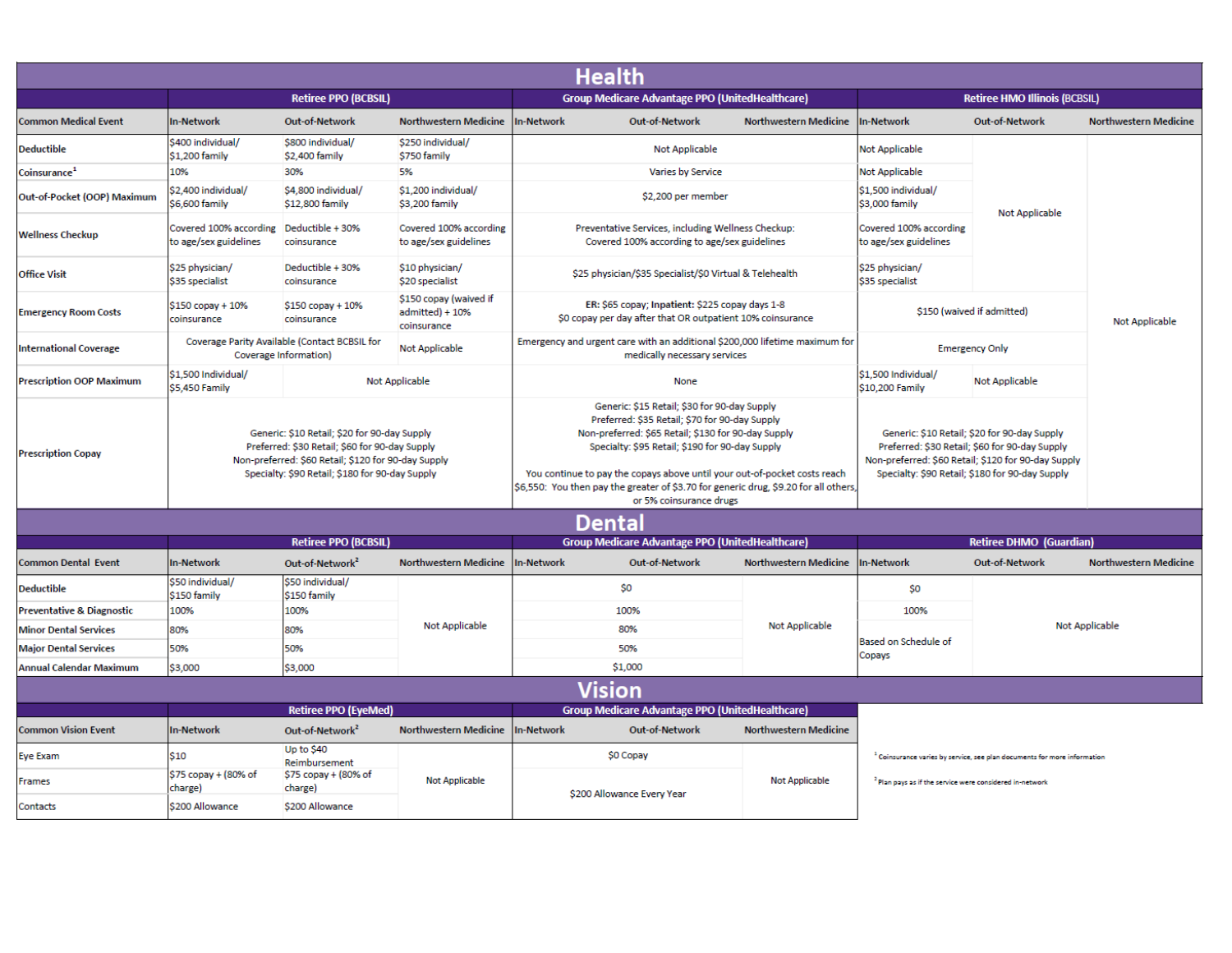#### PAYING FOR YOUR RETIREE BENEFITS

Those enrolled in the Medicare Advantage plan will be billed directly by UnitedHealthcare. Those enrolled in the legacy health, dental, and vision plans will be billed by PayFlex/Health Equity, who is Northwestern's billing vendor. For these legacy plans, Northwestern manages enrollment and PayFlex/Health Equity only manages billing. Cost of the plans depends on plan, dependents enrolled, and age.

| <b>Health Monthly Premiums</b>             |                                                                                              |                                |                                |  |  |  |
|--------------------------------------------|----------------------------------------------------------------------------------------------|--------------------------------|--------------------------------|--|--|--|
| Coverage                                   | Group Medicare Advantage PPO<br>(UnitedHealthcare)                                           | Legacy Retiree PPO<br>(BCBSIL) | Legacy Retiree HMO<br>(BCBSIL) |  |  |  |
| You under 65                               |                                                                                              | \$849                          | \$609                          |  |  |  |
| You + Spouse under 65                      |                                                                                              | \$1,859                        | \$1,335                        |  |  |  |
| You + Child(ren) under 65                  | Post-65 only<br>\$388.26<br>per person<br><b>Contact UHC</b><br>to enroll at<br>844-481-8822 | \$1,583                        | \$1,151                        |  |  |  |
| You + Spouse + Child(ren) under 65         |                                                                                              | \$2,792                        | \$2,010                        |  |  |  |
| You over 65                                |                                                                                              | \$790                          | <b>\$777</b>                   |  |  |  |
| You + Spouse over 65                       |                                                                                              | \$1,580                        | \$1,553                        |  |  |  |
| You + Child(ren) over 65                   |                                                                                              | \$1,736                        | \$1,774                        |  |  |  |
| You + Spouse + Child(ren) over 65          |                                                                                              | \$2,529                        | \$2,553                        |  |  |  |
| You over 65 + Spouse under 65              |                                                                                              | \$1,756                        | \$1,446                        |  |  |  |
| You under 65 + Spouse over 65              |                                                                                              | \$1,756                        | \$1,446                        |  |  |  |
| You over 65 + Spouse under 65 + Child(ren) |                                                                                              | \$2,809                        | \$2,177                        |  |  |  |
| You under 65 + Spouse over 65 + Child(ren) |                                                                                              | \$2,809                        | \$2,177                        |  |  |  |

| <b>Dental Monthly Premiums</b> |          |                                                 |                  |                              |  |
|--------------------------------|----------|-------------------------------------------------|------------------|------------------------------|--|
| Coverage                       | You Only | You + Spouse                                    | You + Child(ren) | You + Spouse +<br>Child(ren) |  |
| UnitedHealthcare PPO           |          | Included With UHC Health Premium Noted<br>Above |                  |                              |  |
| Legacy Retiree PPO (BCBSIL)    | \$44     | \$97                                            | \$109            | \$154                        |  |
| Legacy Retiree HMO (Guardian)  | \$15     | \$28                                            | \$29             | \$44                         |  |

| <b>Vision Monthly Premiums</b> |          |                                                 |                     |                              |  |
|--------------------------------|----------|-------------------------------------------------|---------------------|------------------------------|--|
| Coverage                       | You Only | You + Spouse                                    | $You + Child (ren)$ | You + Spouse +<br>Child(ren) |  |
| UnitedHealthcare PPO           |          | Included With UHC Health Premium Noted<br>Above |                     |                              |  |
| Legacy Retiree PPO (EyeMed)    | \$12     | \$24                                            | \$28                | \$33                         |  |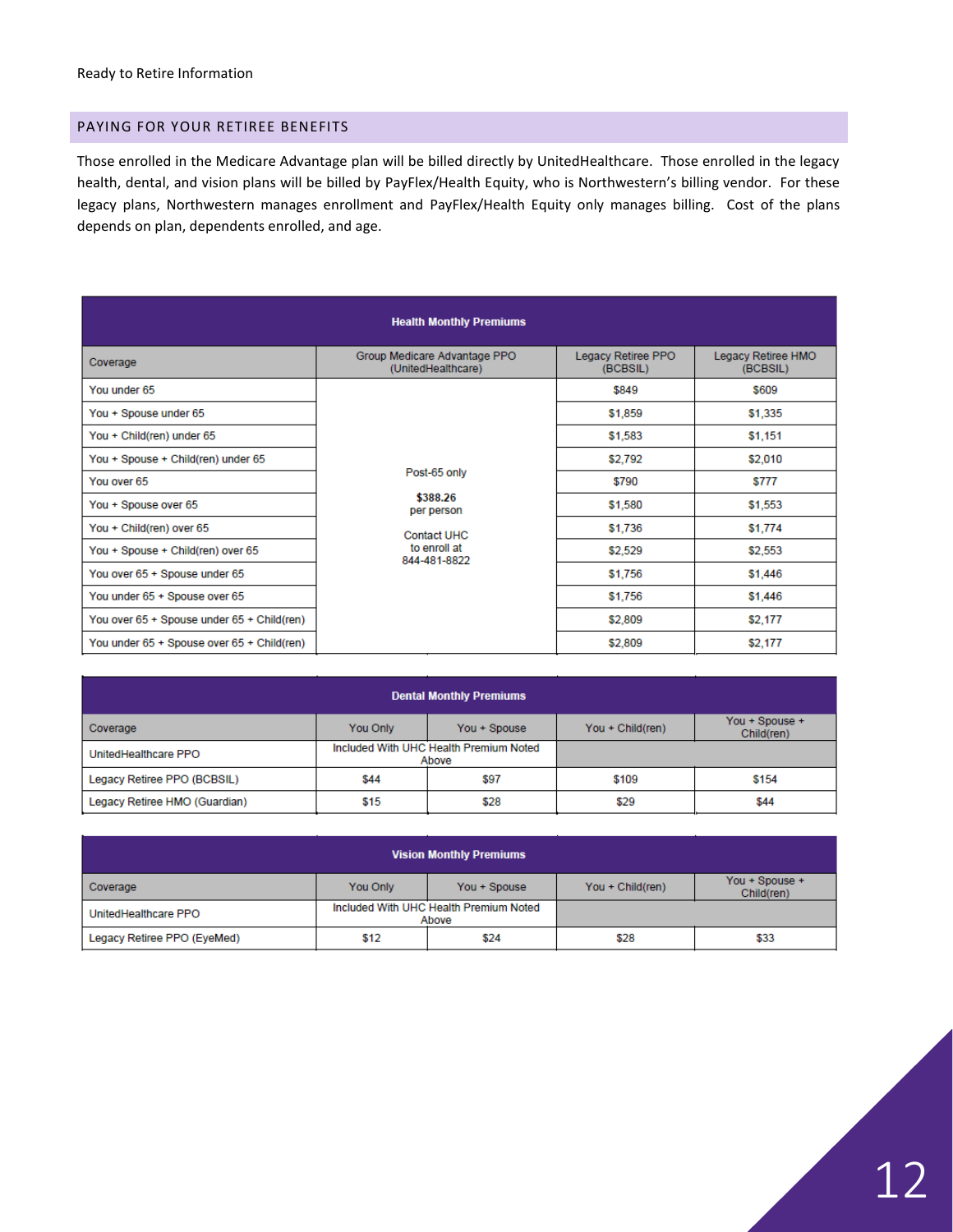#### <span id="page-12-0"></span>OTHER BENEFITS AND PRIVILEGES

#### VACATION, SICK LEAVE, PERSONAL FLOATING HOLIDAY (STAFF ONLY)

At retirement, a staff employee receives a lump-sum payment for credited but unused vacation time, up to the accrual maximum. A staff employee will also be paid for accrued but unused personal floating holidays. At retirement, a non-exempt employee who retires from the University at age 60 or later and has a frozen sick bank of unused sick days as of 8/31/2012, is paid a bonus payment equal to 25% of the value of unused sick bank, to a maximum payment of \$3,000. These frozen sick days are only maintained as long as the staff member remains in a non-exempt position at retirement.

**NOTE**: Employees may use vacation and personal floating holidays to extend dates of employment. Bargaining unit employees should refer to their union contract.

#### CREDIT UNION

Members of the First Northern Credit Union may continue participation following retirement. Once membership is dropped, it cannot be reinstated. Contact 847-332-0240 o[r http://www.fncu.org/](http://www.fncu.org/)

#### LIBRARY PRIVILEGES

Without a valid Wildcard your library privileges will be revoked. All books and other library materials held by a retiree must be returned to the library immediately. Library privileges may be reinstated by re-activating your Wildcard.

#### PARKING

Contact the campus parking office for the latest information. EV: 847-491-3319, CH: 312-503-1103.

#### TUITION PLANS

Benefits vary based upon length of full-time, continuous service at time of retirement. The years of part-time service may be pro-rated as long as you were full time at the time of retirement. You retain the tuition plan eligibility for you and your dependents achieved at the time you retire. Submission for tuition benefits after retirement are via paper application forms available upon request. Contact Human Resources at askHR@northwestern.edu for further information or go to the web site at:

[https://www.northwestern.edu/hr/benefits/tuition/ind](https://www.northwestern.edu/hr/benefits/tuition/index.html) [ex.html](https://www.northwestern.edu/hr/benefits/tuition/index.html)

#### WILDCARD

Retirees may request continuation of their employee ID card. This entitles an individual to library privileges, access to recreational facilities and discounts that are available to active employees. The appropriate recreational center or ticket office should be contacted for additional information.

#### UNIVERSITY KEYS

University keys must be returned to the employee's supervisor before retirement.

#### W2

Please contact Human Resource at 847-491-4700 with questions regarding your W2. Please confirm with the Payroll office that your home address is updated in the HR system for the mailing of your W2.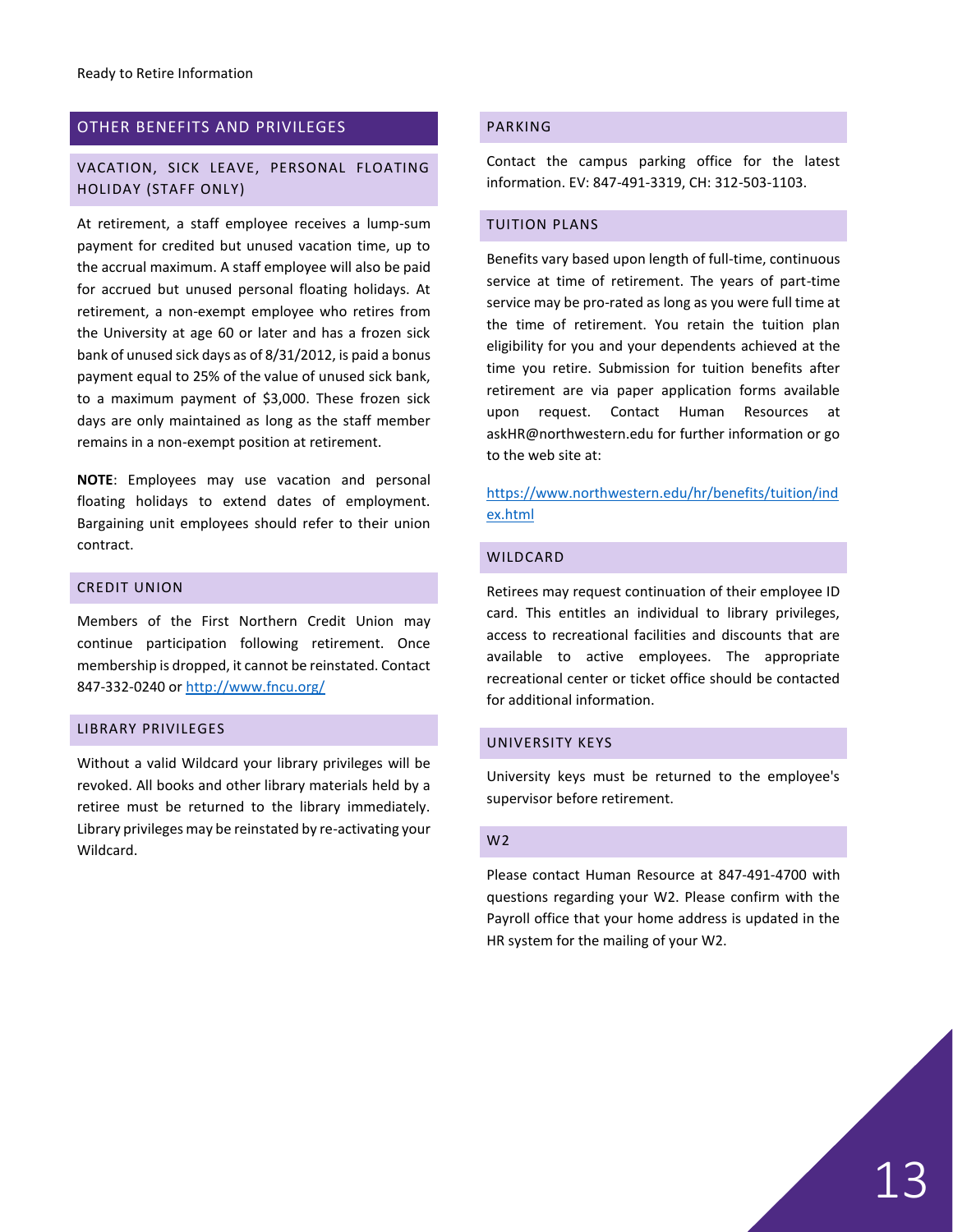<span id="page-13-0"></span>

| RETIREMENT CHECKLIST                      |                                                                                                                                                                                                                                                                                                                                                                                                                                                                                                                                                                                          |
|-------------------------------------------|------------------------------------------------------------------------------------------------------------------------------------------------------------------------------------------------------------------------------------------------------------------------------------------------------------------------------------------------------------------------------------------------------------------------------------------------------------------------------------------------------------------------------------------------------------------------------------------|
| <b>Benefit Plan</b>                       | <b>Action Required</b>                                                                                                                                                                                                                                                                                                                                                                                                                                                                                                                                                                   |
| <b>Basic Term Life Insurance</b>          | Obtain an application form to convert or port your life insurance prior to<br>retirement by contacting the Benefits Office. Return the form to BCBSIL/Dearborn<br>National Life Insurance Company within 31 calendar days of retirement. To<br>calculate your premium for conversion or portability, contact the Benefits Office.                                                                                                                                                                                                                                                        |
| Supplemental Term Life<br>Insurance       | Portability and conversion is possible. Minimum portable amount is \$5,000 and<br>maximum amount eligible for portability is \$1,000,000. Obtain an application<br>form from BCBSIL/Dearborn National Life Insurance Company within 31 days from<br>your retirement. To calculate your premium for conversion or portability, contact<br>the Benefits Office.                                                                                                                                                                                                                            |
| Spouse Term Life Insurance                | Portability and conversion is also possible, however the retiree MUST port or<br>convert their own Basic and /or Supplemental Life policy. Obtain an application<br>form from BCBSIL/Dearborn National Life Insurance Company within 31 calendar<br>days of retirement. To calculate your premium for conversion or portability,<br>contact the Benefits Office.                                                                                                                                                                                                                         |
| Dependent Term Life Insurance             | Portability and conversion is also possible, however the retiree MUST port or<br>convert their own Basic and /or Supplemental Life policy. Dependent Child<br>coverage is limited to \$25,000.                                                                                                                                                                                                                                                                                                                                                                                           |
| Medicare Advantage Plan                   | Contact UnitedHealthcare at 1-844-481-8822 to discuss the Medicare Advantage<br>Plan.                                                                                                                                                                                                                                                                                                                                                                                                                                                                                                    |
| Via Benefits                              | Contact Via Benefits at 1-833-995-1383 to discuss other Medicare Advantage<br>Plans as well as Medicare Supplemental and Medigap plans.                                                                                                                                                                                                                                                                                                                                                                                                                                                  |
| Pre-65 and Legacy Group Plans             | Only if you or your spouse is pre-65 or you decide to enroll in the legacy group<br>plans, obtain retiree enrollment forms for health/dental and/or vision from the<br>Benefits Office and return completed forms. You will be billed monthly by PayFlex,<br>Inc. You MUST provide copies of your Medicare Card to ensure the set-up of<br>"Medicare Crossover" in the Blue Cross PPO and HMO IL membership and claims<br>system, as Medicare becomes the Primary payer once you retire. Your status at<br>Northwestern must show you as retired in order for us to process these forms. |
| <b>Flexible Spending Account</b><br>(FSA) | Obtain claim reimbursement forms from PayFlex and submit them directly to<br>PayFlex by March 31. Reimbursements for eligible services are through retirement<br>date only. Unclaimed account balances for the prior year are forfeited by March<br>31.                                                                                                                                                                                                                                                                                                                                  |